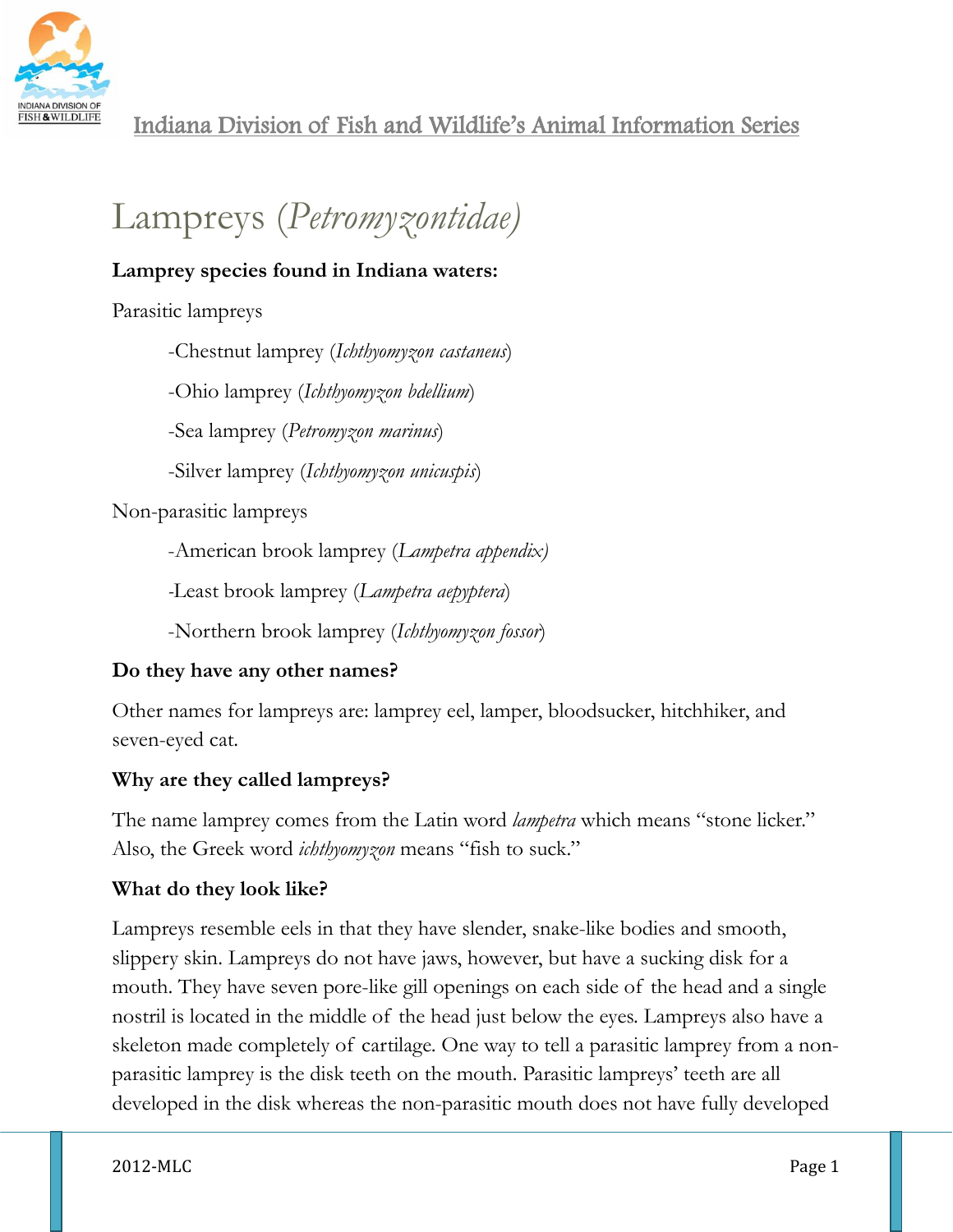teeth.

Non-Parasitic Lamprey: Least Brook Lamprey



Photo Credit: Matthew Thomas, Kentucky Department of Fish and Wildlife Resources

Parasitic Lamprey: Ohio Lamprey



Photo Credit: Matthew Thomas, Kentucky Department of Fish and Wildlife Resources

## **Where do they live in Indiana?**

Lampreys are common throughout Indiana and are found in rivers, streams, lakes, and reservoirs. The sea lamprey is an invasive species found in abundance in the Great Lakes and the northern brook lamprey is listed as endangered in the state.

## **What kind of habitat do they need?**

Lampreys need small streams for spawning and for the larvae. The larvae burrow into the bottom of clear, permanently flowing streams and filter feed for 3 to 6 years before they transform into the adult stage and enter the river or reservoir.

## **How do they reproduce?**

The adult lampreys migrate to small streams to spawn and make shallow pits near the upper ends of gravelly riffles or beneath rocks and other objects in the deeper, swifter sections of the stream. To create these pits they use their suction-disc mouth to carry stones away from the pit and they also fan out the silt by vibrating their bodies. This pit construction is a group activity with 20 or more lampreys present in a single pit. After the adults spawn they die and the larvae will then go downstream where they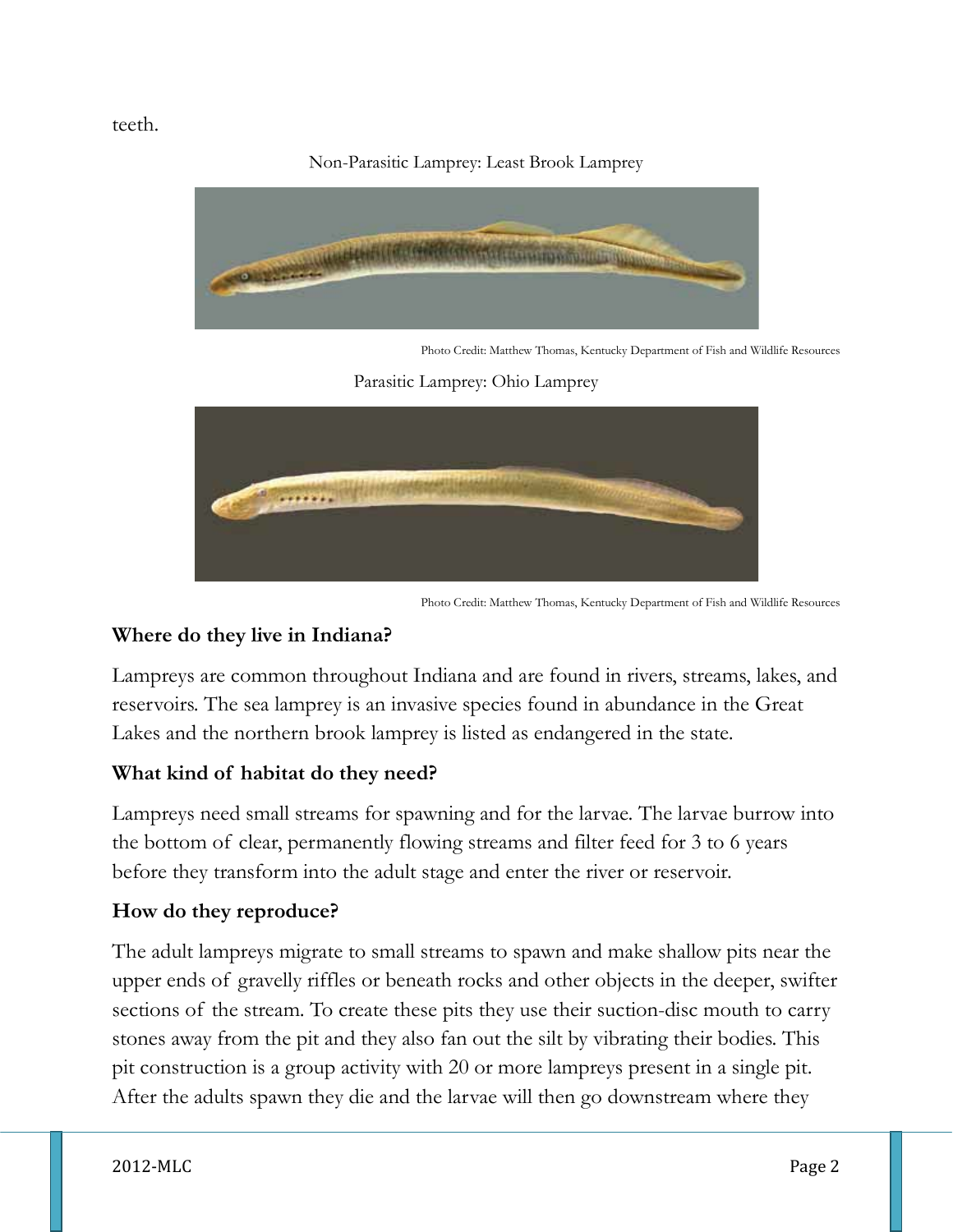will burrow into soft substrate on the bottom and filter feed for 3 to 6 years before transforming into the adult stage. After transformation some lampreys go into the parasitic stage and other species (the brook lampreys) skip the parasitic stage altogether. The parasitic stage lasts one or two years and then the adult migrates to a small stream to spawn. The non-parasitic lampreys remain in the small stream and spawn the following spring.

## **How old are they when they reproduce?**

Lampreys reproduce anywhere from 4 to 8 years old depending on the length of time each lamprey remains in the larva and parasitic stages of life. A lamprey can transform into an adult at 3 years and then complete its parasitic stage one year later making it 4 years old when ready to reproduce. Alternatively it could take up to 8 years if the lamprey transforms after 6 years and remains parasitic for 2 years.

## **How long do they live?**

A lamprey's life span is dependent on the amount of time spent in the larvae stage; some species can live up to around 8 years.

## **How fast do they grow in Indiana?**

In the parasitic species the adults are usually around 4 to 6 inches long when newly transformed and can reach a length of about 10 to 12 inches. The brook lampreys (non-parasitic) are usually on average around 4 or 5 inches long when newly transformed and generally only grow about another inch before spawning.

## **What do they eat?**

Lamprey larvae feed on microscopic life and organic particles that are filtered from the water by the gills. Adults in the parasitic stage attach themselves to other fish and suck blood through a hole rasped in the host fish by a hard, tongue-like structure in the middle of the mouth disc. Lampreys will feed on one fish for a few days before letting go of it and the host fish does not usually die directly from the attack. Host fishes can die from infections that develop in the wound or if more than one lamprey is attached to the same fish at the same time. Non-parasitic adults do not feed while they wait for the spring to spawn.

## **What eats them?**

Larval lampreys are eaten by fish and the only predators for the adults are humans.